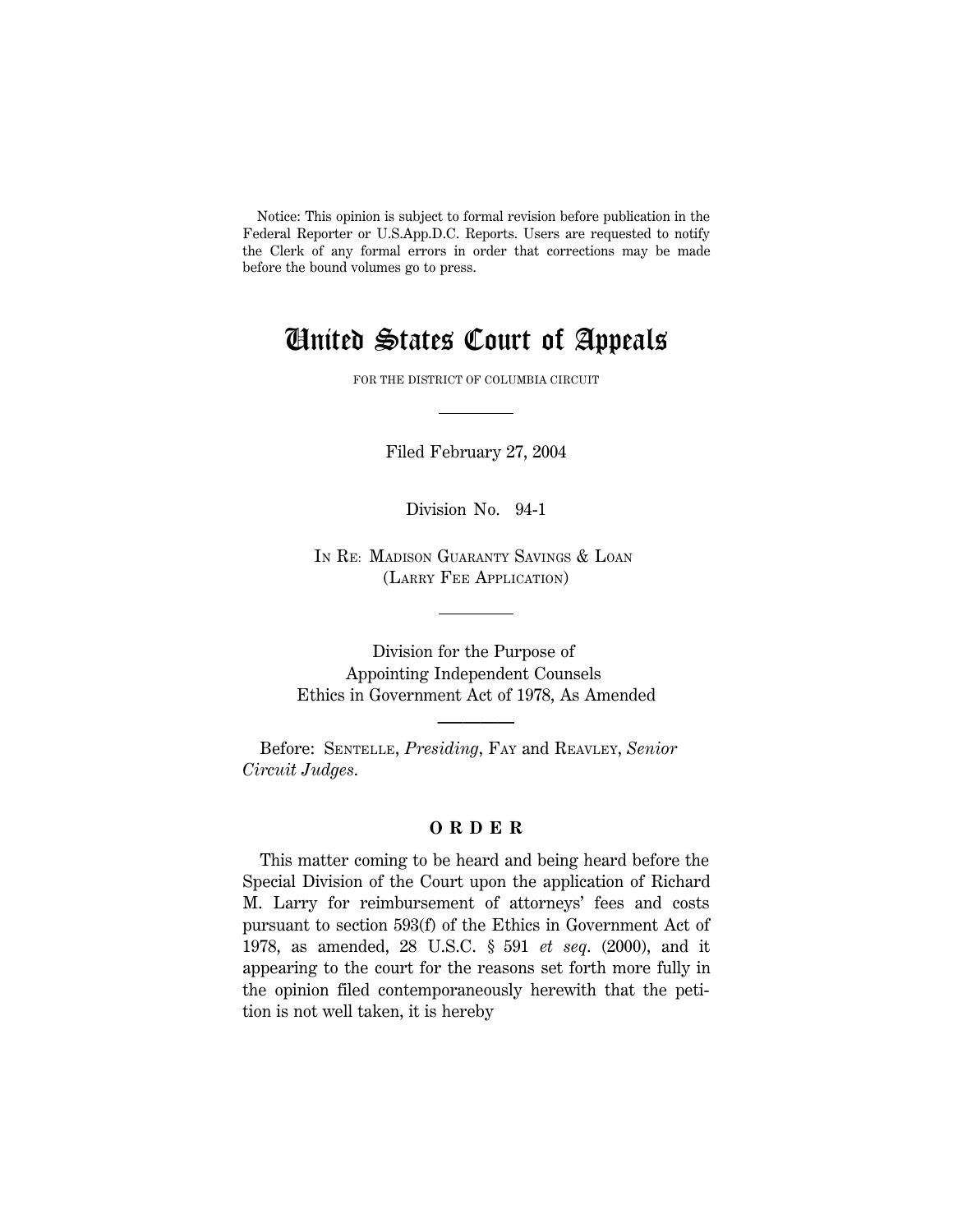**ORDERED, ADJUDGED,** and **DECREED** that the petition of Richard M. Larry for attorneys' fees that he incurred during the investigation by Independent Counsel be denied.

*PER CURIAM*

For the Court:

Mark J. Langer, Clerk

By:

 Marilyn R. Sargent Chief Deputy Clerk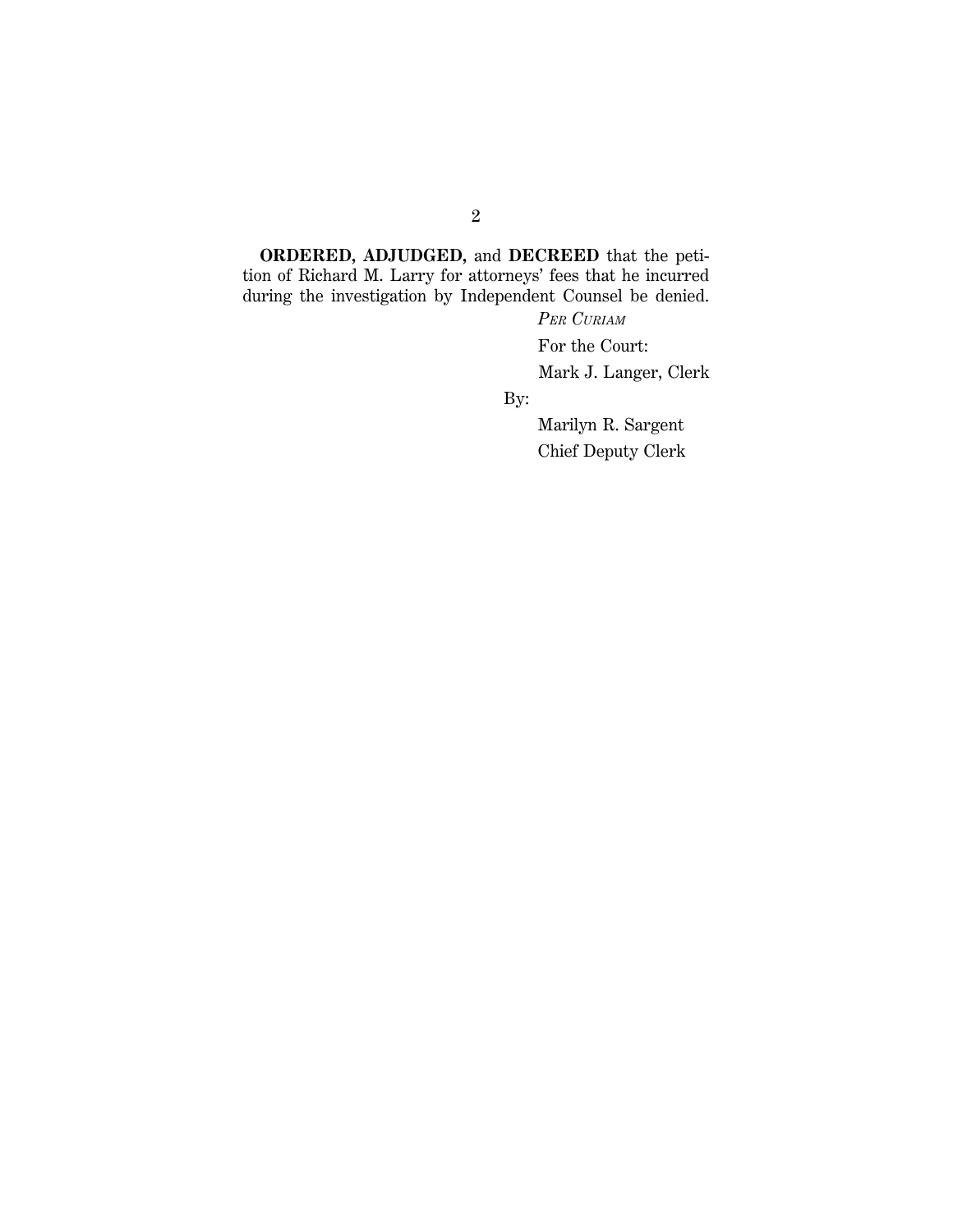Notice: This opinion is subject to formal revision before publication in the Federal Reporter or U.S.App.D.C. Reports. Users are requested to notify the Clerk of any formal errors in order that corrections may be made before the bound volumes go to press.

# United States Court of Appeals

FOR THE DISTRICT OF COLUMBIA CIRCUIT

Filed February 27, 2004

Division No. 94-1

IN RE: MADISON GUARANTY SAVINGS & LOAN (LARRY FEE APPLICATION)

Division for the Purpose of Appointing Independent Counsels Ethics in Government Act of 1978, As Amended

**–————**

Before: SENTELLE, *Presiding*, FAY and REAVLEY, *Senior Circuit Judges*.

# **ON APPLICATION FOR ATTORNEYS' FEES**

Opinion for the Special Court filed *PER CURIAM*.

*PER CURIAM*: Richard M. Larry petitions this court under Section 593(f) of the Ethics in Government Act of 1978, as amended, 28 U.S.C. § 591 *et seq.* (2000) (the "Act"), for reimbursement of attorneys' fees in the amount of \$44,930.69 that he incurred during, and as a result of, the investigation conducted by Independent Counsel. Because we conclude that Larry has not carried his burden of showing that he was a ''subject'' of the investigation or that the fees would not have been incurred ''but for'' the requirements of the Act, we deny the petition in its entirety.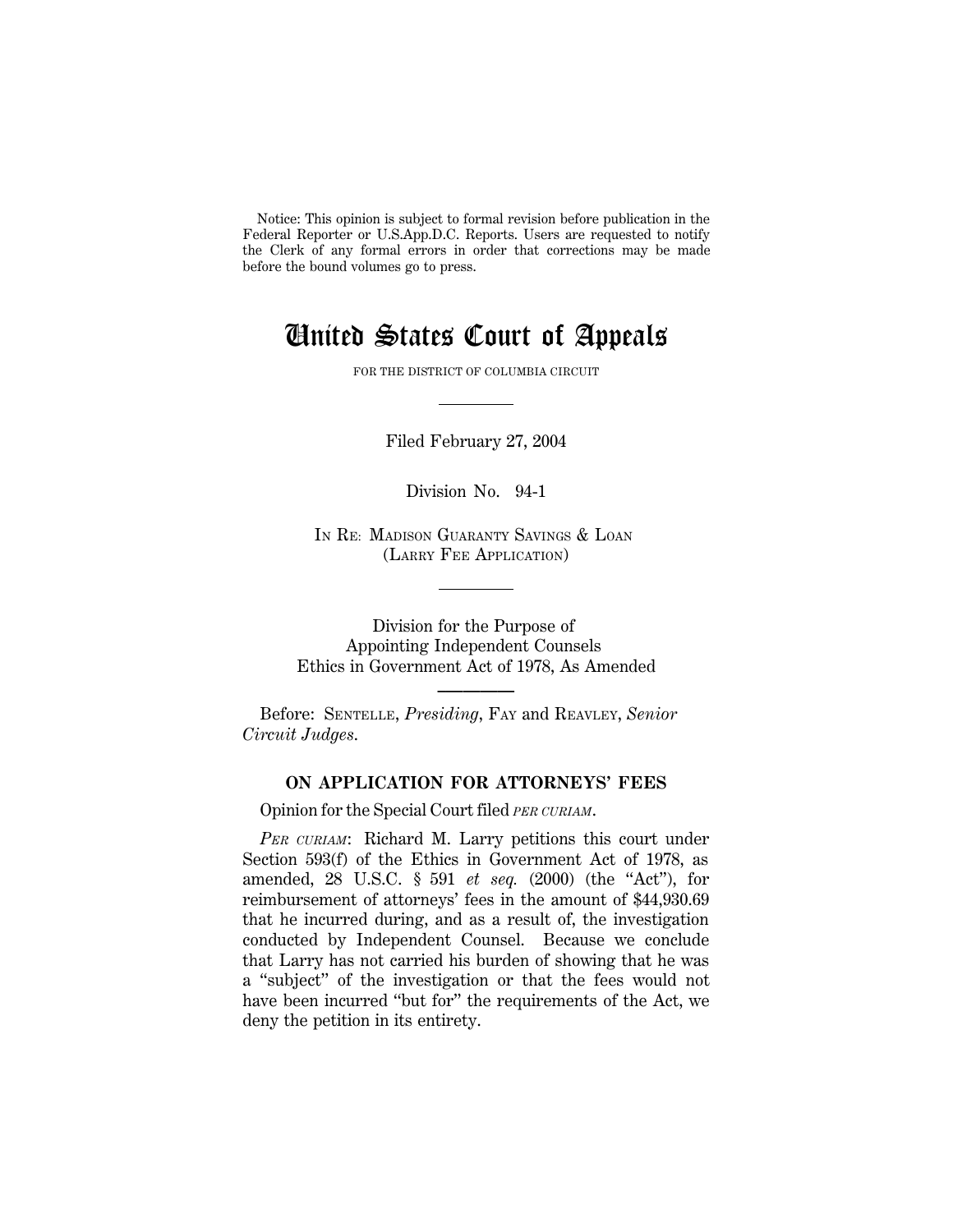#### **Background**<sup>1</sup>

In the mid–1980's, Jim and Susan McDougal, along with former President William Jefferson Clinton and Hillary Rodham Clinton, were members of a Little Rock, Arkansas, partnership known as the Whitewater Development Company. At this time, Jim McDougal was also the owner of a Little Rock savings and loan, Madison Guaranty, and David Hale was the owner of Capital Management Services, Inc. (''CMS''), a Little Rock company regulated, and in large part funded, by the Small Business Administration. Hale, the McDougals, and former Arkansas Governor Jim Guy Tucker apparently became involved in a fraudulent scheme involving Madison Guaranty and CMS. The investigation was initially conducted by the U.S. Attorney in Little Rock, but later transferred to the DOJ's criminal division. Robert B. Fiske, Jr., after his appointment by the Attorney General (''AG'') in January 1994 as regulatory independent counsel, took over the investigation. In August 1994 this Court appointed Kenneth W. Starr as statutory independent counsel (hereinafter ''IC'' or ''OIC'') to investigate the Whitewater matter, and his office assumed the investigation of the fraudulent Madison Guaranty/CMS scheme. During the time period of these various investigations, indictments and convictions were secured with Hale's cooperation against the McDougals and Tucker for conspiracy and fraud involving Madison Guaranty and CMS. Indictments and convictions were also secured against Tucker for tax conspiracy and fraud involving CMS.

Thereafter, allegations arose that things of value had been given to Hale to influence his testimony in these matters. Specifically, it was alleged that a friend of Hale's, Parker Dozhier, had provided the things of value, and that FBI

<sup>1</sup> We have had recent occasion to review the facts of this matter in *In re Madison Guaranty Savings & Loan (Scaife Fee Application),* 354 F.3d 900 (D.C. Cir., Spec. Div., 2004) (per curiam). Rather than re-plow recently tilled ground, we have adopted from that opinion much of the language in the background portion of this opinion, and, where applicable, a portion of the analysis from that decision as well.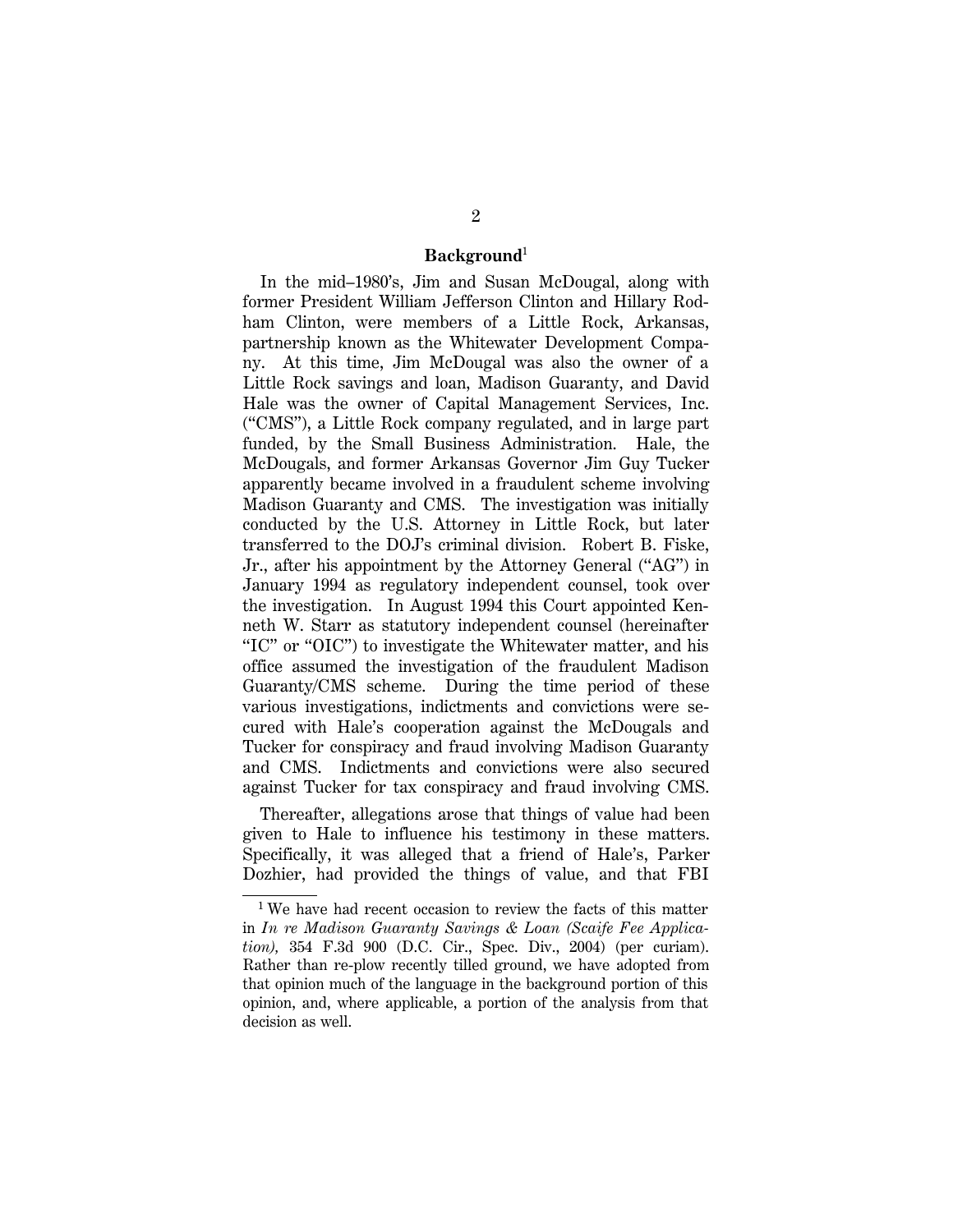agents guarding Hale had witnessed these transactions. Further, it was alleged that Dozhier had received the funds to acquire these things of value from Stephen Boynton, an attorney who worked for *American Spectator* magazine, which was investigating possible misconduct by the Clintons in Arkansas. *American Spectator*, in turn, had received funds from one or more of the foundations controlled by Richard Mellon Scaife. This situation led to public statements and allegations of improprieties on the part of Scaife by at least one member of Congress, John Conyers, Jr., who at the same time questioned an alleged financial relationship between Scaife and IC Starr. Conyers requested an investigation of the matter by the Attorney General. Conyers also sent a letter concerning the matter to Scaife.

Upon conferral between the AG and the IC, the IC established an Office of Special Review (''OSR'') to investigate. During the investigation, Richard M. Larry, the fee petitioner here, was subpoenaed to appear before the grand jury in his capacity as president of the Scaife foundations involved in the matter. Ultimately, the OSR concluded that many of the allegations regarding the tendering and receipt of things of value were unsubstantiated or untrue, and recommended that no prosecutions be brought.<sup>2</sup> The findings and conclusions of the OSR were accepted by the IC, and the matter was closed.

Pursuant to section 593(f)(1) of the Act, Larry now petitions this court for reimbursement of the attorneys' fees that he incurred during the OSR investigation. He seeks reimbursement in the amount of \$44,930.69. As directed by section 593(f)(2) of the Act, we forwarded copies of Larry's fee petition to the Attorney General and the IC and requested written evaluations of the petition. The court expresses its appreciation to the IC and the Attorney General for submitting these evaluations, which we have given due consideration in arriving at the decision announced herein.

<sup>2</sup> The report of the OSR remains under seal. The factual information contained in this opinion has previously been publicly reported elsewhere.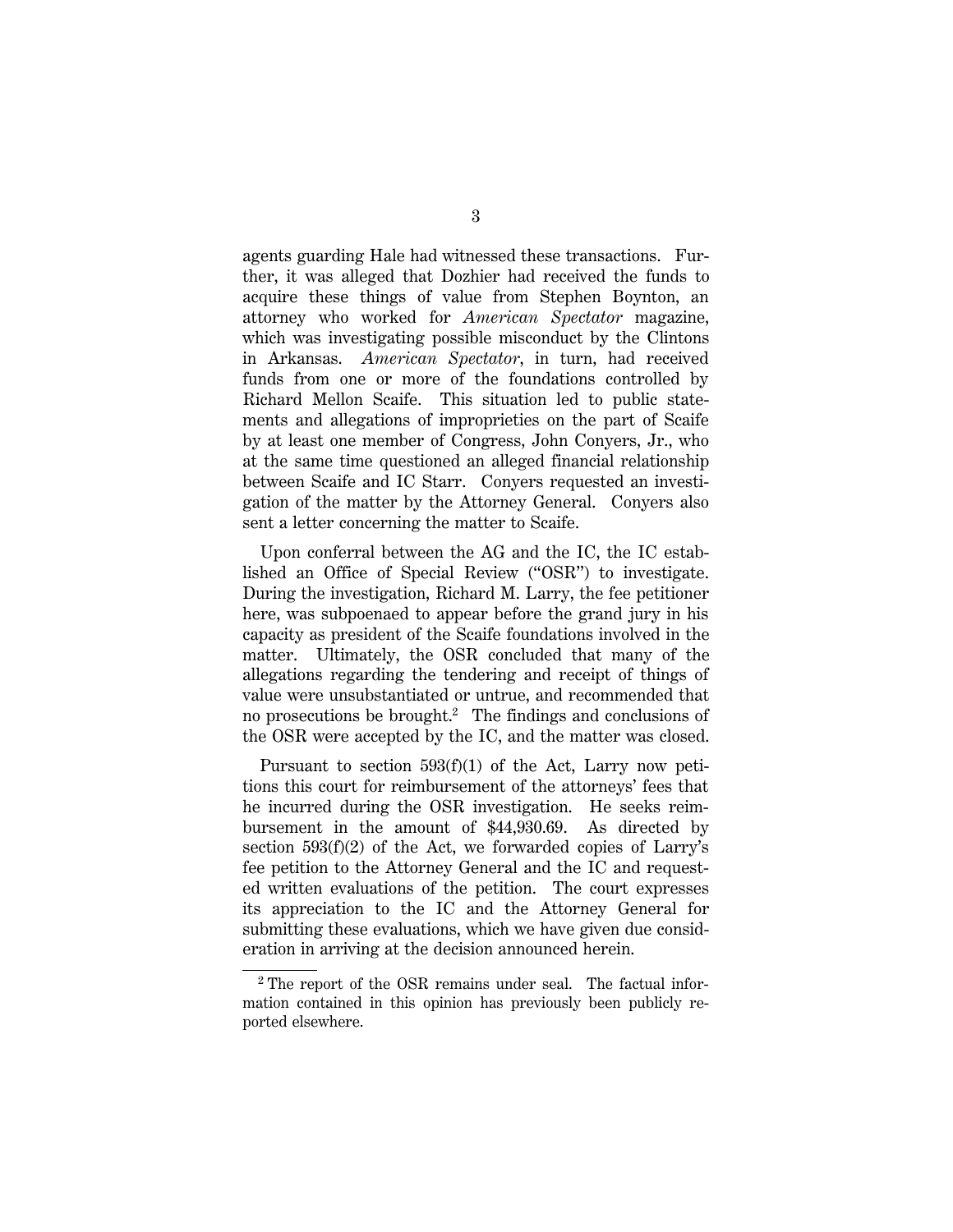### **Discussion**

The Ethics in Government Act provides for reimbursement of attorneys' fees expended in defense against an investigation under the Act by subjects who qualify under 28 U.S.C.  $§$  593(f)(1). That section provides:

Upon the request of an individual who is the subject of an investigation conducted by an independent counsel pursuant to this chapter, the division of the court may, if no indictment is brought against such individual pursuant to that investigation, award reimbursement for those reasonable attorneys' fees incurred by that individual during that investigation which would not have been incurred but for the requirements of this chapter.

Because the Act ''constitutes a waiver of sovereign immunity it is to be strictly construed.'' *In re Nofziger*, 925 F.2d 428, 438 (D.C. Cir., Spec. Div., 1991) (per curiam). Under the Act, therefore, we can only order reimbursement for attorneys' fees when we determine, *inter alia*, that the fee petitioner was a ''subject'' of the independent counsel's investigation and would not have incurred the attorneys' fees ''but for'' the requirements of the Act. *See, e.g., In re Pierce (Kisner Fee Application)*, 178 F.3d 1356, 1358 (D.C. Cir., Spec. Div., 1999) (per curiam). The petitioner ''bears the burden of establishing all elements of his entitlement.'' *In re North (Reagan Fee Application)*, 94 F.3d 685, 690 (D.C. Cir., Spec. Div., 1996) (per curiam). For the reasons stated below, we find that Larry has failed to establish the ''subject'' and ''but for'' elements and is therefore not entitled to an attorneys' fees award.

#### *1. ''Subject'' Status*

The statute by its terms provides reimbursement of fees only to ''an individual who is the *subject* of an investigation conducted by an independent counsel." 28 U.S.C.  $\S$  593(f)(1) (emphasis added). Though the statute does not define ''subject,'' we have previously held that status as a ''mere witness'' is not sufficient to meet the elemental requirement of ''subject'' designation for purposes of the Act. *In re North*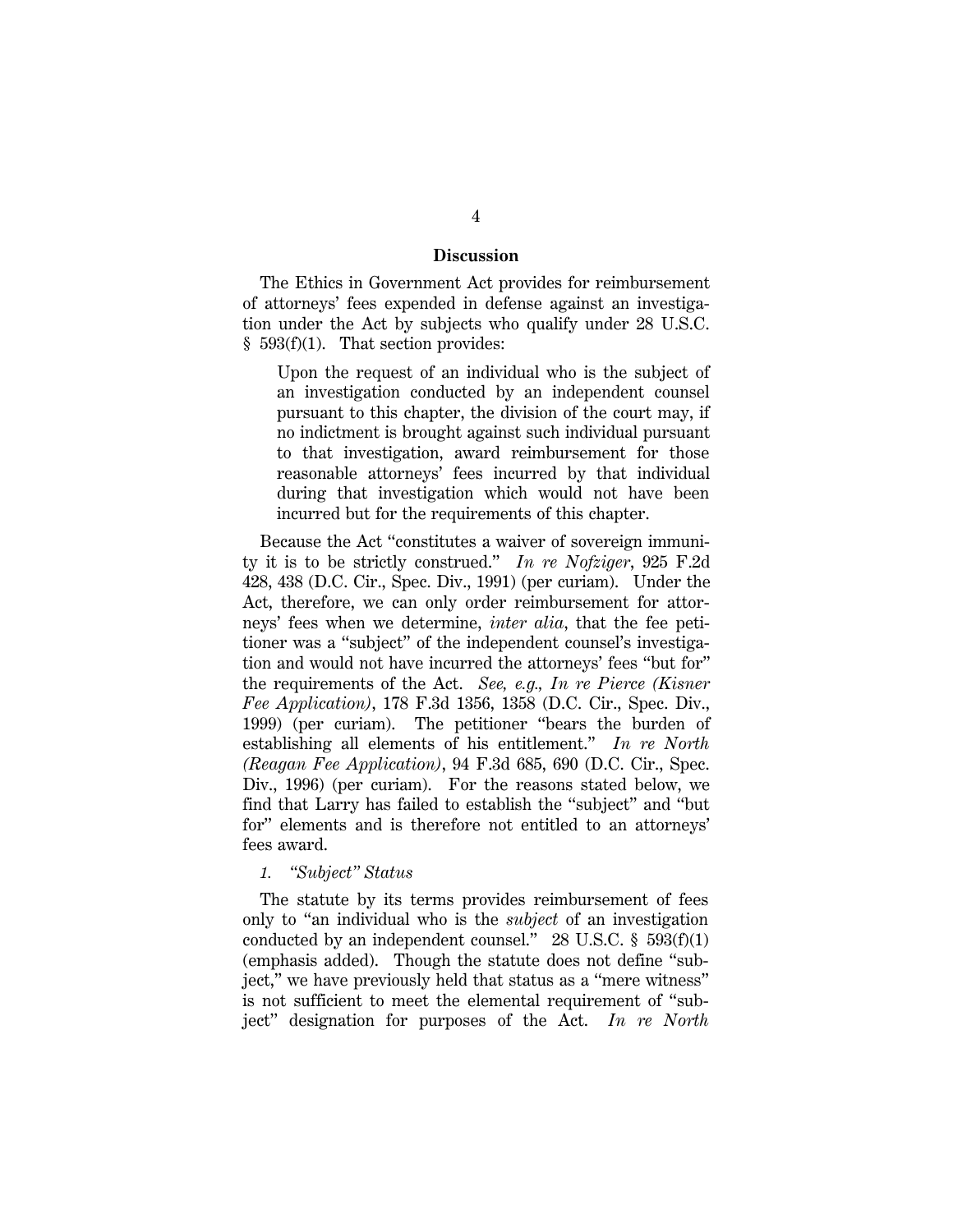*(Dutton Fee Application)*, 11 F.3d 1075, 1078 (D.C. Cir., Spec. Div., 1993) (per curiam). A fee applicant must establish that he is a person whose conduct was within the scope of the independent counsel's investigation in the sense that ''the Independent Counsel might reasonably be expected to point the finger of accusation'' at him. *Id.* Otherwise put, he must not merely have been a witness to the matters under investigation, but a potential defendant of indictments that might arise from that investigation. Although Larry argues that he "easily meets" the Act's requirement for being a subject of the OIC/OSR investigation, we are not persuaded that the OSR, or at any other time the OIC, was focused on any possible criminal culpability by Larry or Scaife.

Larry claims that the letter Scaife received from Congressman Conyers ''suggest[ed] that [Scaife] had directed money to a witness to encourage or reward testimony adverse to President Clinton and his allies." Larry asserts that "[t]his money presumably passed through Mr. Larry's hands, because it reportedly came from the two foundations that he administered.'' He goes on to argue that from the time Scaife received the letter from Congressman Conyers until the time that he (Larry) received notification from the OSR that no prosecution would be initiated against him, he ''understood that he was accused of directing foundation donations into the pocket of a government witness in exchange for or as a reward for the witness's favorable testimony.'' Larry sums up his claim to being a subject by stating that ''[a]ny person in his position would have reasonably believed that there was a realistic possibility of his being charged with bribery or offering an illegal gratuity  $\ldots$ "

In disputing Larry's claim of being a subject of the OSR/ OIC investigation, the IC's evaluation contends that Larry was merely a fact witness. According to the IC, Larry's ''involvement in the investigation was solely as custodian of the records of the foundations and as a person with knowledge of the foundations' activities.'' The DOJ's evaluation leaves it to the IC to respond to Larry's subject claim, but briefly notes that Larry's assertion that he was a subject of the IC's investigation because he was issued one or more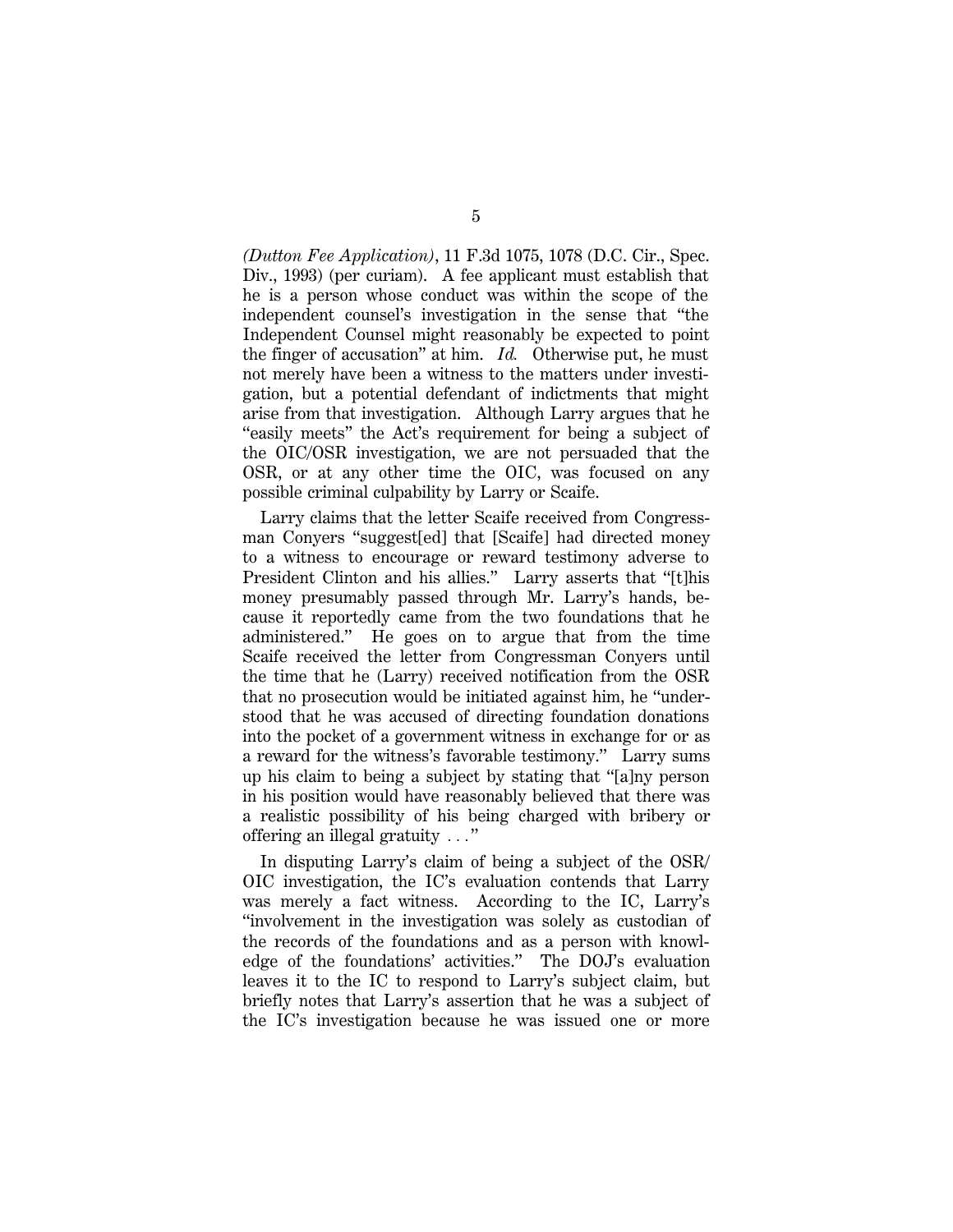subpoenas in this matter is "not ... sufficient to demonstrate that Mr. Larry was a subject of the investigation.''

We agree with the IC and the DOJ that Larry has not carried his burden of establishing that he was in fact a subject of the OIC/OSR investigation. The documents Larry relied upon show that he was only a witness. Statements from his petition, as well as documents attached thereto, establish that he received a subpoena, superseded shortly thereafter by another, to testify before the grand jury. The subpoenas were addressed not to Larry personally, but to the ''Carthage Foundation c/o Richard Larry'' and the ''Sarah Scaife Foundation c/o Richard Larry.'' This buttresses the IC's claim that Larry was merely a custodian of records rather than a subject of the investigation. Furthermore, the cover letter for the original subpoena was from the OIC/OSR ''Witness Coordinator'' and states that the Witness Coordinator should be contacted for Larry's entitlement to a ''witness fee'' and that a ''Fact Witness Voucher'' should be executed. Letter from the OIC/OSR, August 14, 1998. *Cf. In re North (Gardner Fee Application)*, 30 F.3d 143, 146 (D.C. Cir., Spec. Div., 1994) (per curiam) ("the Independent Counsel issued a grand jury subpoena designating [petitioner] as a subject'').

Additionally, the cover letter for the superseding subpoena states that an interview of Larry will be necessary before his grand jury appearance. Letter from the OIC/OSR to William L. Gardner and H. Yale Gutnick, August 26, 1998. Other than this interview and his grand jury appearance, there is no evidence of any other contact between Larry and the OIC/ OSR. *See In re Pierce (Sanders Fee Application)*, 198 F.3d 899, 902 (D.C. Cir., Spec. Div., 1999) (per curiam) (petitioner's involvement with IC's investigation considered ''minimal'' in that he was served one subpoena for documents and interviewed once three years later). There is also no evidence that Larry was ever informed that he was a subject of the OIC/OSR investigation, either in writing, *see, e.g., In re North (Cave Fee Application)*, 57 F.3d 1117, 1120 (D.C. Cir., Spec. Div., 1995) (per curiam) (petitioner received letter from OIC specifically advising him that his status was that of subject), or otherwise, *see, e.g., In re Segal (Sagawa Fee Application)*,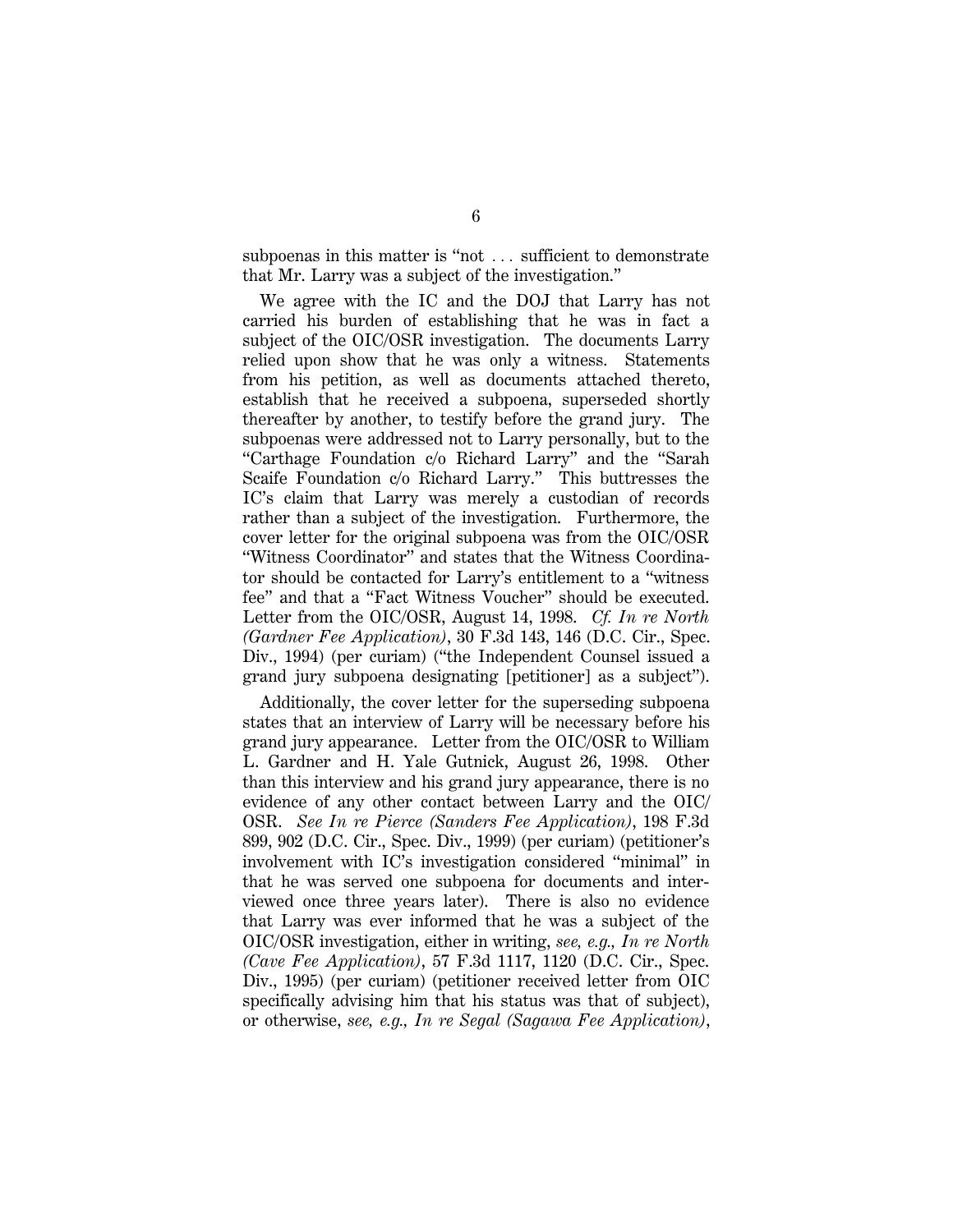151 F.3d 1085, 1088 (D.C. Cir., Spec. Div., 1998) (per curiam) (IC did not contest petitioner's claim that she was ''expressly informed'' by his office that she was a subject); *In re North (Dwyer Fee Application)*, 120 F.3d 293, 296 (D.C. Cir., Spec. Div., 1997) (per curiam) (IC in his evaluation stated that petitioner could have reasonably believed that he was a subject). In sum, it is apparent that Larry's status was that of witness, and ''status as a 'mere witness' is not sufficient to meet the elemental requirement of 'subject' designation for purposes of the Act.'' *In re Pierce (Abrams Fee Application)*, 190 F.3d 586, 590 (D.C. Cir., Spec. Div., 1999) (per curiam).

### *2. Fees Not Incurred ''But For'' the Requirements of the Act*

We have in the past held that "[a]ll requests for attorneys" fees under the Act must satisfy the 'but for' requirement of'' the Act. *In re Sealed Case*, 890 F.2d 451, 452 (D.C. Cir., Spec. Div., 1989) (per curiam). On numerous occasions we have also held that ''the contemplation of the legislation is not that subjects of independent counsel investigations will be reimbursed for all legal fees, but only  $\ldots$  for those legal fees that would not have been incurred by a similarly-situated subject investigated in the absence of the Act.'' *See In re Madison Guaranty Savings & Loan (Clinton Fee Application),* 334 F.3d 1119, 1123 (D.C. Cir., Spec. Div., 2003).

Larry claims that he satisfies the "but for" element of the Act under two theories previously identified by this court: (1) when the petitioning subject has been prejudiced by the Department of Justice's failure to comply with the substantial protective features of the Act, *see In re Meese*, 907 F.2d 1192 (D.C. Cir., Spec. Div., 1990) (per curiam); and (2) when high public officials or derivative subjects were investigated under the Act in circumstances where private citizens would not have been investigated, *see In re Nofziger*, 925 F.2d 428, 442 (D.C. Cir., Spec. Div., 1991) (per curiam).

Under theory (1), Larry argues that Congressman Conyers accused IC Starr of a lack of independence because of IC Starr's alleged financial ties to Scaife. Thus, when the AG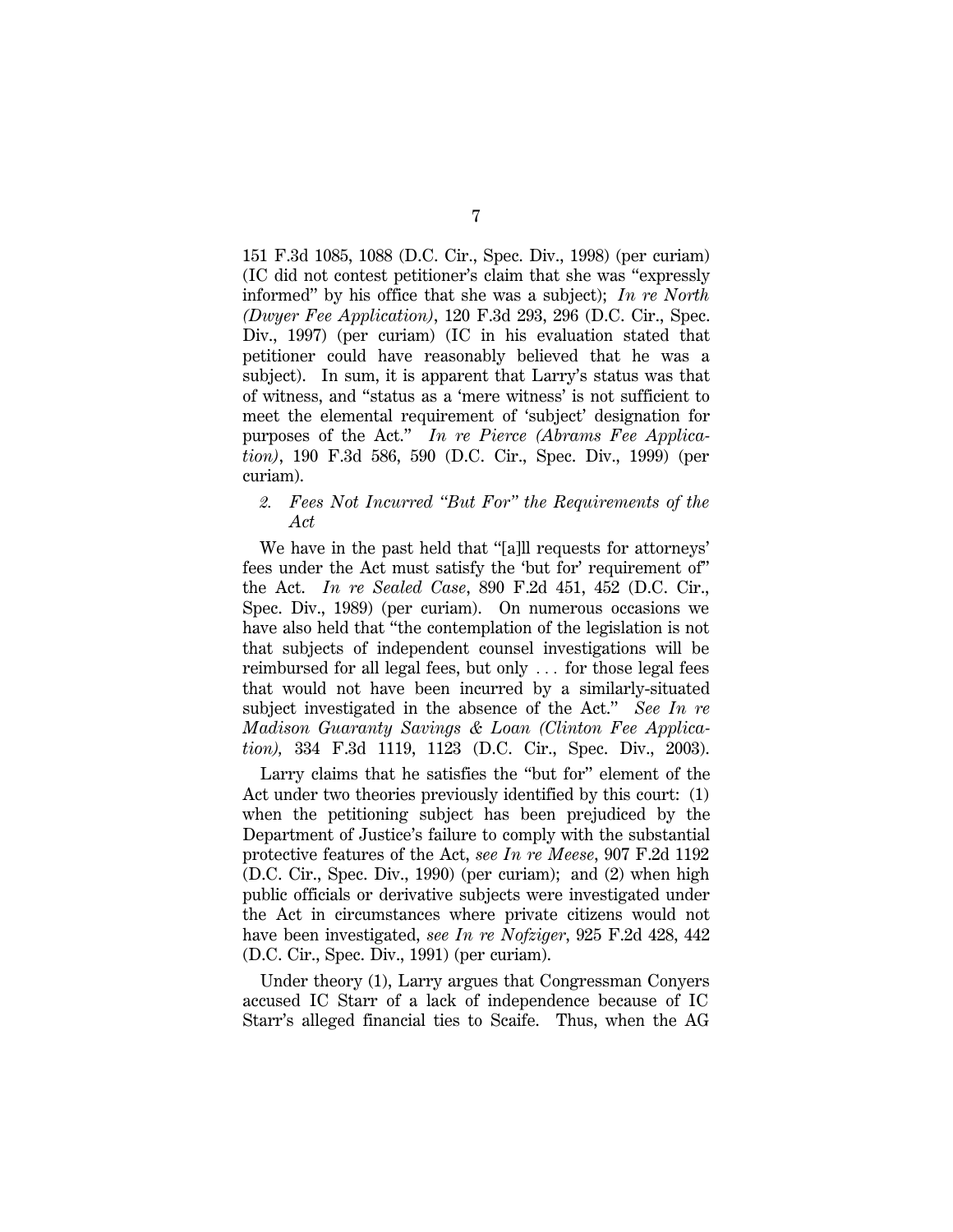requested that IC Starr investigate the matter, ''Mr. Starr could not, in good conscience, decline to investigate Mr. Larry, because the Starr/Scaife 'relationship' was the fulcrum of the Attorney General's referral.'' According to Larry, IC Starr was thus deprived of his prosecutorial discretion to dismiss matters granted to him by Section  $594(g)$ , which Larry describes as ''the most important feature of the Act.'' Larry was thus ''robbed of the ability to have the independent counsel exercise its discretion and dismiss the matter without formal investigation.''

In furtherance of this argument, Larry compares his situation favorably to that of the fee petitioner in *In re Meese*, 907 F.2d 1192 (D.C. Cir., Spec. Div., 1990) (per curiam). In that case, the AG made a referral to the independent counsel concerning Meese. According to Larry, that referral ''was based upon speculation and conjecture'' with ''the Court conclud[ing] that the referral should never have been brought.'' Larry claims that his ''situation is no different than Meese's'' because ''[t]here was never, at any time, any evidence linking him to any payoffs of David Hale.'' Quoting from *Meese*, he states that his referral arose only from a '' 'generalized suspicion based on associations of a personal and personal business nature.' " *Id.* at 1200.

Under theory (2), Larry states that he "clearly and undeniably has been subjected to a more rigorous application and different standards of criminal law than are applied to persons not covered by the Act.'' He claims that at the time of the ''referral,'' there was no evidence to establish a level of guilt between him and Hale, *see U.S. v. Sun–Diamond Growers*, 526 U.S. 398 (1999), and he further states that ''even the most highly skilled prosecutor would have viewed as fruitless an attempt to attribute Mr. Boynton's conduct to Mr. Larry, and then to attribute to Mr. Larry a culpable state of mind.'' In this light, Larry argues that Scaife was investigated on a ''frivolous allegation'' because of his conservative views; that he (Larry) was caught in the crossfire; that ''[i]n any other climate, there would have been no investigation''; and that therefore he would not have been investigated but for the requirements of the Act.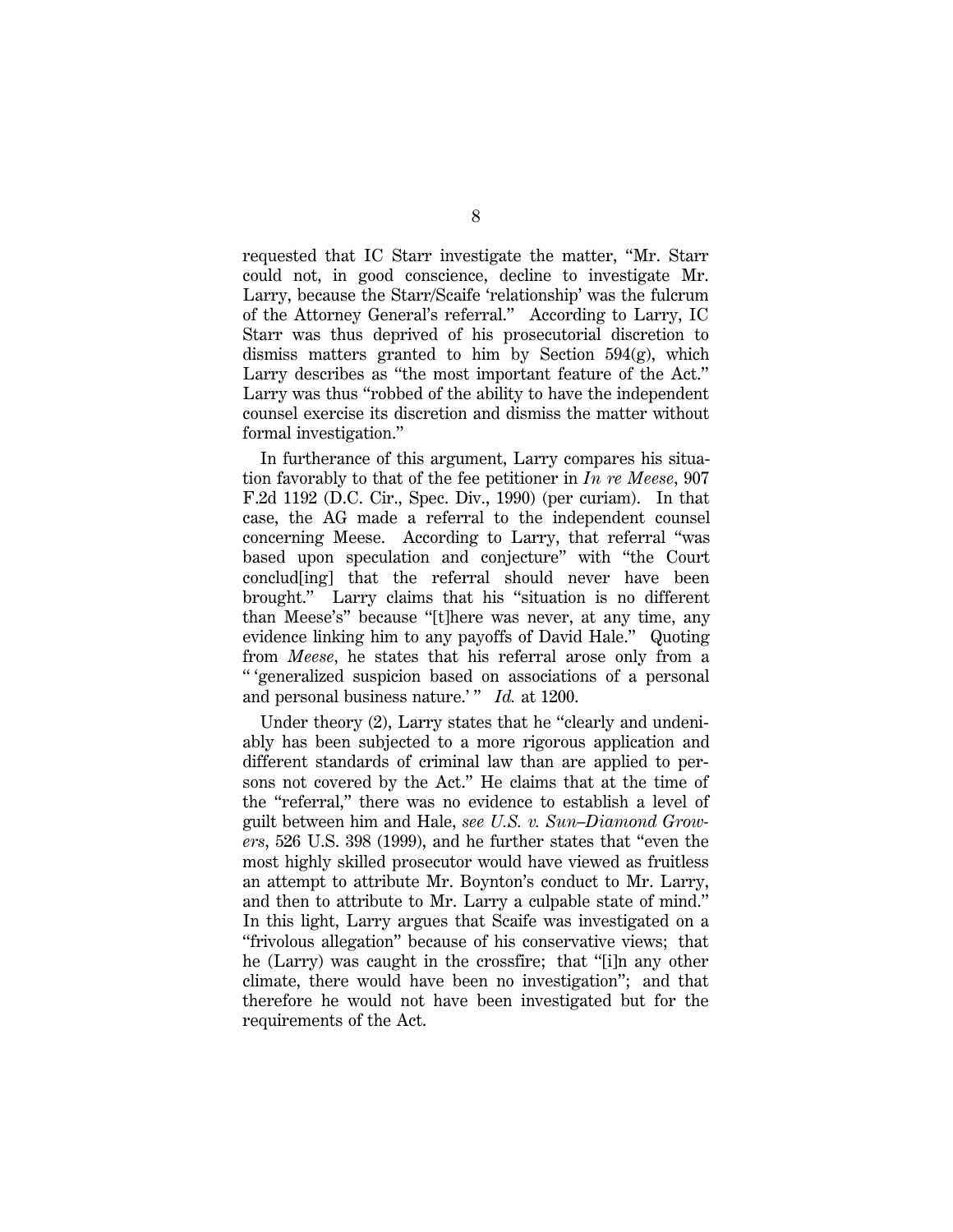The IC in her evaluation does not directly address Larry's ''but for'' arguments; instead, she refers the Court to her discussion of the Scaife fee petition and states that ''[f]or the same reasons, Larry's arguments are without merit.'' In her discussion of Scaife's petition, the IC argued that, even in the absence of the Act, this matter would have been investigated:

The Department of Justice had received information indicating that a government witness in a successful criminal prosecution had committed perjury, obstruction of justice, or other serious crimes. Even without the requirements of the Act, given the Department's interest in these allegations, some federal prosecutor would have investigated. The Department of Justice routinely investigates allegations of witness tampering or other obstructive behavior.

Independent Counsel's Evaluation of Scaife Fee Petition, at 9–10.

The IC also noted there that the DOJ's interest in investigating this matter would have been particularly high because of the allegations that FBI agents were involved in, or at least had knowledge of, the acts. The IC further pointed out that the allegations directly related to FBI agents who had been assigned to regulatory independent counsel Fiske and one of his cooperating witnesses. Therefore, even in the absence of the Act, if Fiske had continued the investigation, he "would [] also have conducted some investigation into whether anyone had tampered with Hale.'' Like the IC, the DOJ notes that "[a]llegations that a witness in a prior stage of an ongoing criminal investigation may have testified falsely, and may have been paid to make false statements, would be taken seriously by any prosecutor, with or without an Independent Counsel law.''

We are not persuaded that Larry would not have incurred his attorneys' fees in the absence of the Act. In a companion case, we noted that the IC's investigation of the matter known generally as Whitewater would have been undertaken even in the absence of the IC statute. *In re Madison Guaranty Savings & Loan (Clinton Fee Application)*, 334